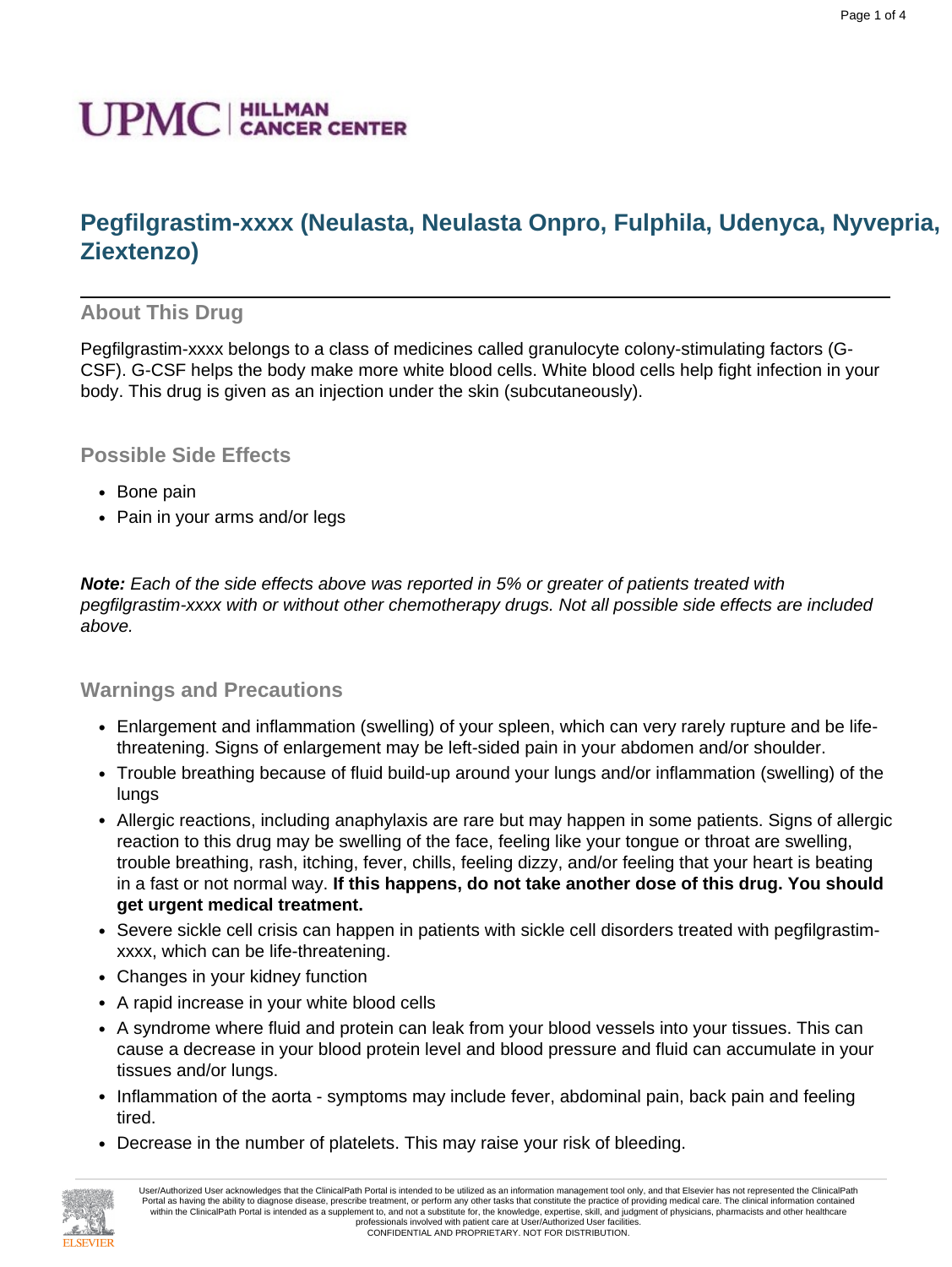- Talk to your doctor about your risk of cancer. This drug may raise your risk of developing conditions such as myelodysplastic syndrome and acute leukemia.
- The on-body injector (OBI) uses acrylic adhesive. Caution should be used if you have an allergy to acrylic adhesives.
- Missed or partial doses of the medication have been reported from the on-body injector device not working properly. This could increase your risk of developing severely low white blood cells, which puts you at a risk of severe and life-threatening infections. If you have any problems with the onbody injector, contact your doctor and/or nurse right away.

**Note:** Some of the side effects above are very rare. If you have concerns and/or questions, please discuss them with your medical team.

### **Important Information**

#### **For patients with the pegfilgrastim on-body-injector (OBI) only:**

- Avoid activities such as traveling, driving, or operating heavy machinery during hours 26-29 after it is placed.
- Do not use any other materials to hold it in place that could cover the audio/visual indicators or could press down the injector against your skin. Avoid peeling off the adhesive before the full dose of pegfilgrastim has been delivered.
- Keep your OBI dry for the last 3 hours before the dose should be delivered.
- If your OBI comes off before the full dose is delivered, do not try to reapply it. Instead, call your nurse and/or doctor right away.
- Notify your nurse and/or doctor right away if your OBI becomes saturated in fluid, or if there is dripping around the OBI. These could be signs of leaking and could increase the risk of a missed or incomplete dose of pegfilgrastim.
- It is recommended to avoid using lotions, creams, or oils on your arms or abdomen to help keep the device on your skin, especially before your next scheduled dose of the OBI.
- Keep the OBI at least 4 inches away from electrical equipment such as cell phones, cordless telephones, microwaves, and other appliances as it could interfere with the operation of the OBI and cause a missed or incomplete dose of pegfilgrastim.
- Do not expose the OBI to temperatures less than  $41^{\circ}F$  (5°C) or greater than  $104^{\circ}F$  (40°C).
- Avoid bumping or knocking your OBI off your body.
- Do not expose your OBI to medical imaging studies such as an X-ray (including airport X-ray scans), MRI, CT scan, or ultrasound. Avoid radiation treatments or oxygen rich places such as hyperbaric chambers. This could increase the risk of damage to your OBI or injury to yourself.
- Avoid sleeping on your OBI or applying pressure on it.
- Avoid using bathtubs, hot tubs, whirlpools, or saunas and avoid exposing your OBI to direct sunlight as this may affect pegfilgrastim.
- When dose delivery starts, it will take about 45 minutes to complete, and the OBI will flash a fast green light.
- Remove OBI after green light shines continuously.

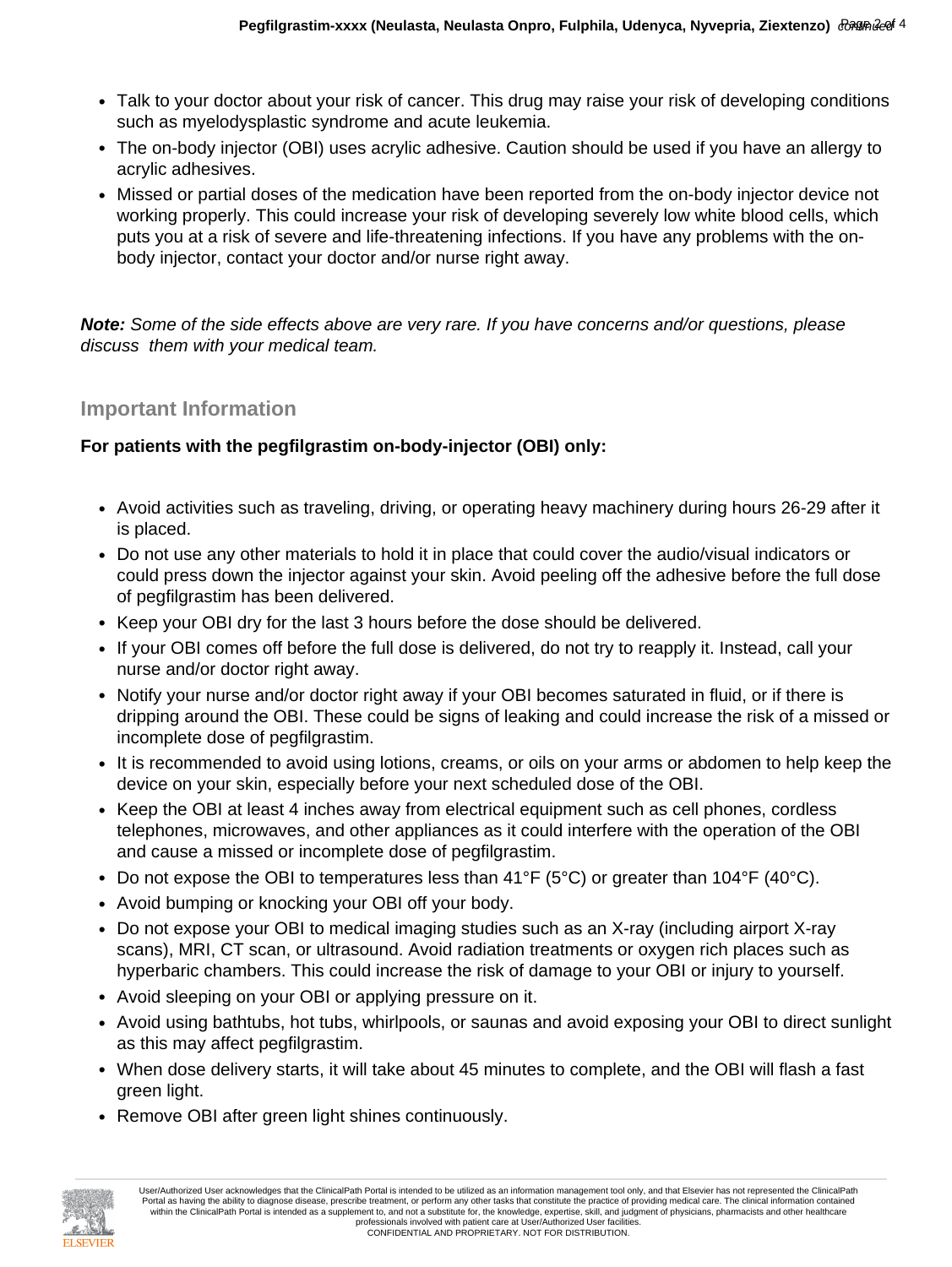- **Handling:** Wash your hands after before and after handling your OBI. Your caretakers should not handle your OBI with bare hands and should wear latex gloves.
- **Disposal:** Discuss with your nurse or your doctor how to dispose the OBI.

#### **How to Take Your Medication**

#### **For pre-filled syringes only:**

- Talk to your doctor, nurse, and/or pharmacist for proper preparation, dosing, and administration if you are self-injecting this medicine.
- Do not shake the medicine. You can take it out of the refrigerator 30 minutes before use to allow it to come to room temperature.
- Throw away any medicine that has been left at room temperature for too long (refer to specific product medication guide for more information). Throw away any medicine that has been frozen more than one time.
- **Missed dose:** If you miss a dose, contact your physician right away.
- **Handling:** Wash your hands after before and after handling your medicine. Your caretakers should not handle your medicine with bare hands and should wear latex gloves.
- The cap of the pre-filled syringe contains latex. Please speak to your doctor if you have a latex allergy. Caregivers with latex allergies should use caution.
- **Storage:** Store this medicine in the refrigerator between 36°F to 46°F (2°C to 8°C). Store this medicine in the original carton to protect it from light. Do not freeze. If accidentally frozen, allow syringe to thaw in refrigerator before use.
- **Disposal:** Discuss with your nurse or your doctor how to dispose of unused medicine/needles.

## **Treating Side Effects**

- Keeping your pain under control is important to your well-being. Please tell your doctor or nurse if you are experiencing pain.
- Drink plenty of fluids (a minimum of eight glasses per day is recommended).
- To help decrease the risk of bleeding, use a soft toothbrush. Check with your nurse before using dental floss.
- Be very careful when using knives or tools.
- Use an electric shaver instead of a razor.

## **Food and Drug Interactions**

- There are no known interactions of pegfilgrastim-xxxx with food.
- Tell your doctor and pharmacist about all the prescription and over-the-counter medicines and dietary supplements (vitamins, minerals, herbs, and others) that you are taking at this time. Also, check with your doctor or pharmacist before starting any new prescription or over-the-counter medicines, or dietary supplements to make sure that there are no interactions.



User/Authorized User acknowledges that the ClinicalPath Portal is intended to be utilized as an information management tool only, and that Elsevier has not represented the ClinicalPath Portal as having the ability to diagnose disease, prescribe treatment, or perform any other tasks that constitute the practice of providing medical care. The clinical information contained within the ClinicalPath Portal is intended as a supplement to, and not a substitute for, the knowledge, expertise, skill, and judgment of physicians, pharmacists and other healthcare professionals involved with patient care at User/Authorized User facilities. CONFIDENTIAL AND PROPRIETARY. NOT FOR DISTRIBUTION.